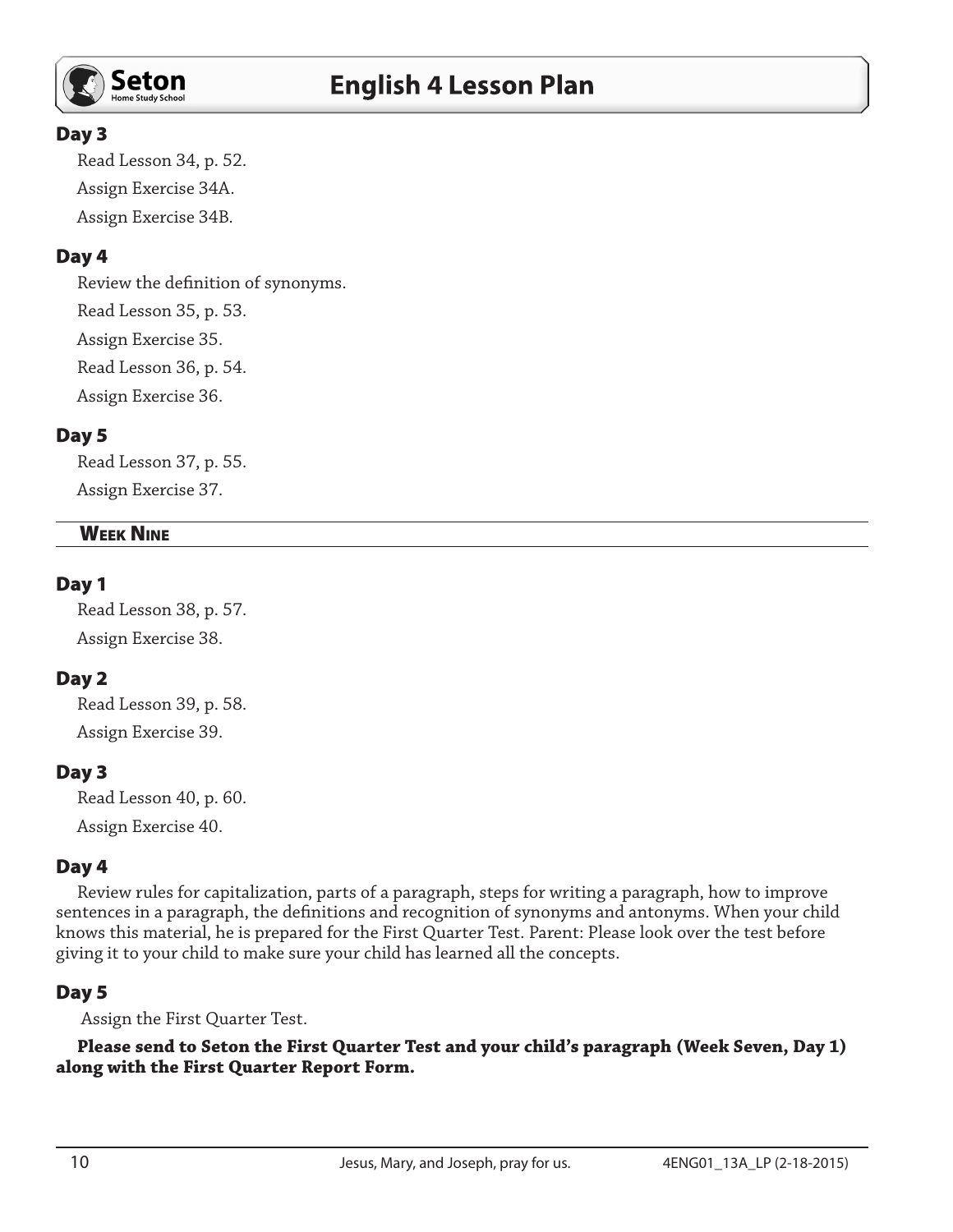

**Remember that this test may also be taken online, or you may scan it and upload it to Seton over the Internet. To upload your work over the Internet, go to www.setonhome.org, log on to your MySeton page, click on Courses, scroll down to English 4, and then click on the icon for uploading work.**

# **SECOND QUARTER**

Optional Preliminary Exercises for some of the Lessons, designed to be completed before the assignments in the book, are located on the Seton website. You need to log on to your MySeton page, click on Courses, scroll down to English 4, and move your cursor to the icon for Resources. These exercises have been added for some of the lessons because parents have asked for them. They are not required assignments.

# Week Ten

#### Day 1

Review the definitions of synonyms and antonyms.

Read Lesson 41, p. 61. Your child may know many of the homophones. For those he does not know, he should look them up in a dictionary. It will be helpful for you to discuss the differences in spelling and definitions with your child.

Assign Exercise 41.

## Day 2

Review the homophones from Lesson 41.

Read Lesson 42, p. 62.

Assign Exercise 42.

## Day 3

Review the homophones from Lessons 41 and 42.

Read Lesson 43, p. 63. Note that some of the examples have three homophones.

Assign Exercise 43.

## Day 4

Review the homophones from Lessons 41 - 43. Read Lesson 44, p. 64. Assign Exercise 44.

#### Day 5

Review the homophones from Lessons 41 - 44. Read Lesson 45, p. 65. Assign Exercise 45.